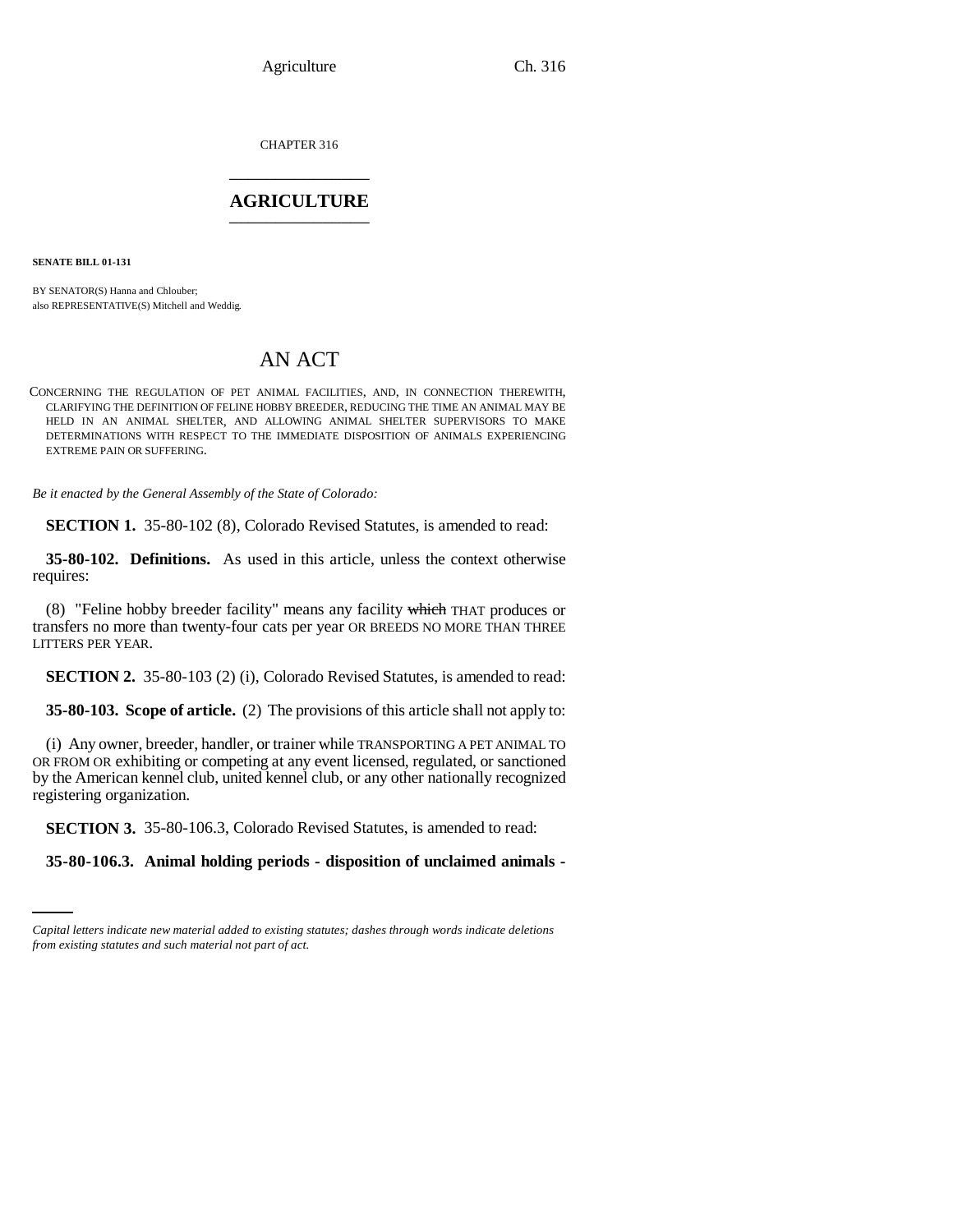## Ch. 316 Agriculture

**immunity from actions over disposition of a pet animal.** (1) Any pet animal held by or in the custody of a licensed animal shelter, whether public or private, and not reclaimed by the owner shall be held by the animal shelter for a minimum of five days after acquisition by the animal shelter before it may become available for adoption or otherwise disposed of at the discretion of the animal shelter; EXCEPT A SHELTER SUPERVISOR MAY DETERMINE THAT A PET ANIMAL WITHOUT IDENTIFICATION, INCLUDING BUT NOT LIMITED TO A MICROCHIP OR COLLAR, MAY BE DISPOSED OF IN THREE DAYS IF SUCH SHELTER SUPERVISOR DETERMINES THE SHELTER HAS NO ADDITIONAL RESOURCES FOR SUCH PET ANIMAL OR DETERMINES THAT SUCH PET ANIMAL IS DANGEROUS. For purposes of this section, "days" means days during which the shelter is open to the public. If the animal shelter acquires the pet animal from the owner or an authorized representative of the owner, the pet animal becomes the property of the animal shelter at the time of transfer of the pet animal, and the pet animal may be disposed of by and at the discretion of the animal shelter. If the pet animal is abandoned, as defined in section 18-9-201 (1), C.R.S., the pet animal becomes the property of the animal shelter upon acquisition and may be disposed of by and at the discretion of the animal shelter. THE ANIMAL SHELTER SHALL BE THE STEWARD OF STRAY ANIMALS FOR THE PURPOSES OF PROVIDING PROPHYLACTIC VETERINARY CARE UNDER THE WRITTEN PROTOCOL AND DIRECTION OF THE SHELTER VETERINARIAN. Pet animals, which in the opinion of a veterinarian OR THE ANIMAL SHELTER SUPERVISOR, IF A VETERINARIAN IS NOT AVAILABLE, are experiencing extreme pain or suffering, may be disposed of immediately by the animal shelter through euthanasia after the animal shelter has exhausted reasonable efforts to contact the owner; however, for pet animals with identification, the animal shelter shall exhaust reasonable efforts to contact the owner for up to twenty-four hours.

(2) An animal shelter and any employee thereof that complies with the  $f<sub>i</sub>$  two-day minimum holding period as set forth in subsection (1) of this section or that disposes of a pet animal in accordance with the provisions of subsection (1) of this section for owner-surrendered animals, abandoned animals, or suffering animals shall be immune from liability in a civil action brought by the owner of a pet animal for the shelter's disposition of a pet animal.

(3) Nothing in this section shall preclude a town, city, city and county, or county from adopting, maintaining, or enforcing an ordinance that exceeds the five-day minimum holding period as set forth in subsection (1) of this section. Nothing in this section shall preclude a licensed animal shelter, whether public or private, from adopting, maintaining, or following a policy that exceeds the five-day minimum holding period as set forth in subsection (1) of this section.

**SECTION 4.** 35-80-109 (2) (a), Colorado Revised Statutes, is amended to read:

**35-80-109. Powers and duties of the commissioner.** (2) The commissioner is authorized to adopt all reasonable rules and regulations for the administration and enforcement of this article, including, but not limited to:

(a) Minimum standards of physical facility, sanitation, ventilation, heating, cooling, humidity, spatial and enclosure requirements, nutrition, humane care, medical treatment, and method of operation, including the minimum holding period for and disposition of stray or abandoned pet animals that are, in the opinion of the commissioner, necessary to carry out the provisions of this article; EXCEPT THAT